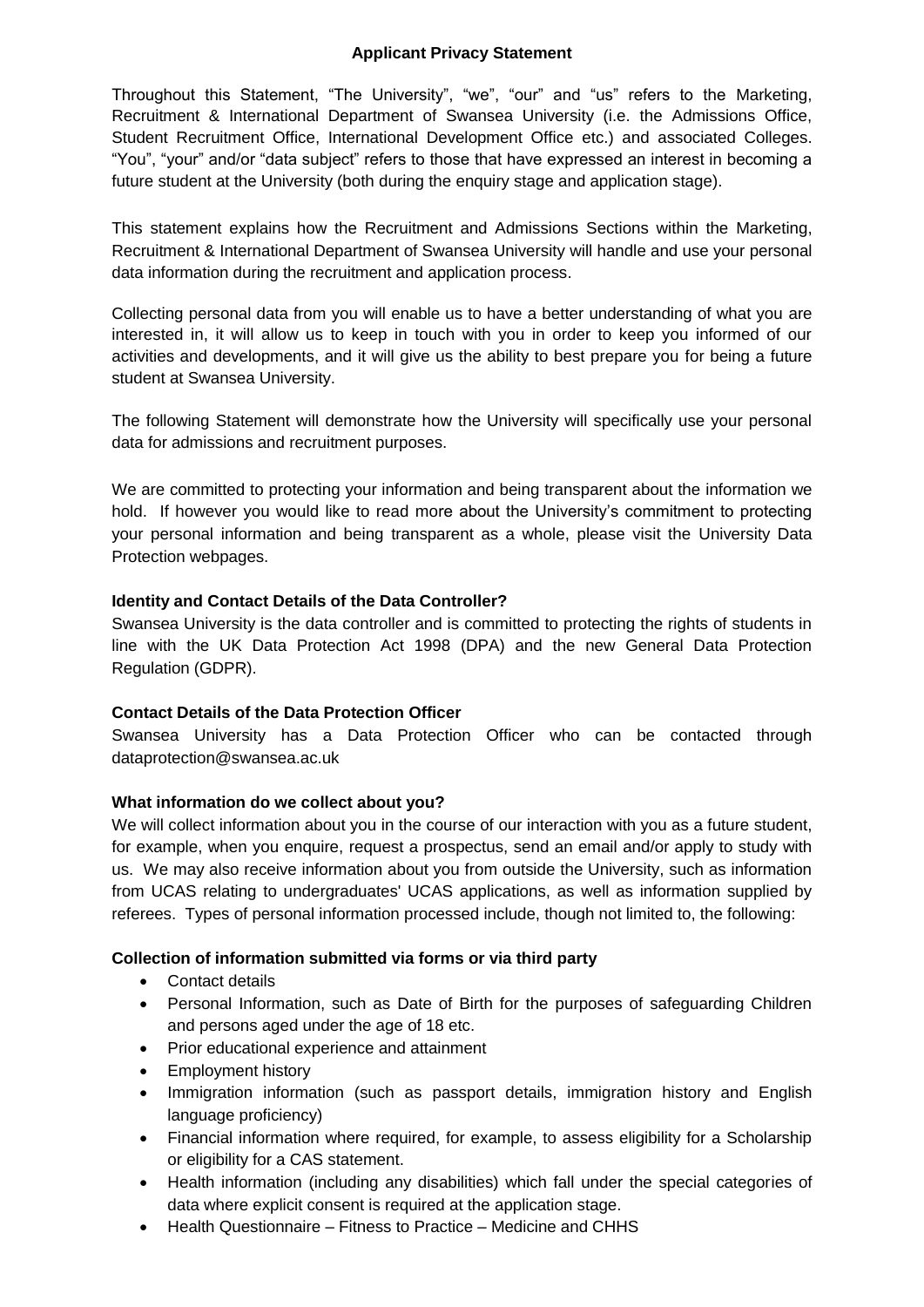- Copies of Identification documents required for a Disclosure and Barring Service (DBS) Clearance Check
- For international students: Copies of passports, visas and any other documents required to ensure compliance with Home Office requirements.
- For UK and EU students: Copies of passports or any other documents required to assess fee status.

### **How will your information be used?**

During the recruitment and application process we will use your personal data for the purpose of assessing your eligibility to be a future Student at Swansea University. The purpose of the information processed includes, though not limited to, the following:

| Purpose                                                                                                                                                                                                 | Legal Basis and Justification                                                                                                                                                                                                                      |
|---------------------------------------------------------------------------------------------------------------------------------------------------------------------------------------------------------|----------------------------------------------------------------------------------------------------------------------------------------------------------------------------------------------------------------------------------------------------|
| Enquiries (or expressions of interest)<br>made to the University will be used to<br>create a record within our database,<br>this allows us to guide you through the<br>next stages of the process.      | <b>Justification</b><br>By contact us, you have expressed an interest in<br>pursuing a degree course at Swansea. We identify<br>you as a future student during the time that you are a<br>'true enquirer'<br><b>Legal Basis as defined by GDPR</b> |
|                                                                                                                                                                                                         | Processing is necessary for the performance of a<br>contract with the data subject or in order to take<br>steps at the request of the data subject prior to<br>entering into a contract.                                                           |
| Submitted applications made to the<br>University will be used to assess your<br>eligibility to be a future student at<br>Swansea. (This does not include any<br>information in relation to any declared | <b>Justification</b><br>By submitting an application we identify you are a<br>future student during the time that you are true<br>applicant'                                                                                                       |
| health information).                                                                                                                                                                                    | <b>Legal Basis as defined by GDPR</b><br>Processing is necessary for the performance of a<br>contract with the data subject or in order to take<br>steps at the request of the data subject prior to<br>entering into a contract.                  |
| As a result of your application, we will also use:                                                                                                                                                      |                                                                                                                                                                                                                                                    |
| i)<br>Supporting Information,<br>such as Fee Assessments<br>and Immigration History<br>Assessments.                                                                                                     | <b>Justification</b><br>To ensure that an accurate assessment of your<br>enquiry and/or application is made, we may require<br>additional supporting information from you.                                                                         |
|                                                                                                                                                                                                         | <b>Legal Basis as defined by GDPR</b><br>Processing is necessary for the performance of a<br>contract with the data subject or in order to take<br>steps at the request of the data subject prior to<br>entering into a contract.                  |
|                                                                                                                                                                                                         | Processing of your personal data is necessary for the<br>performance of a task carried out in the public<br>interest or in the exercise of official authority vested<br>in the University.                                                         |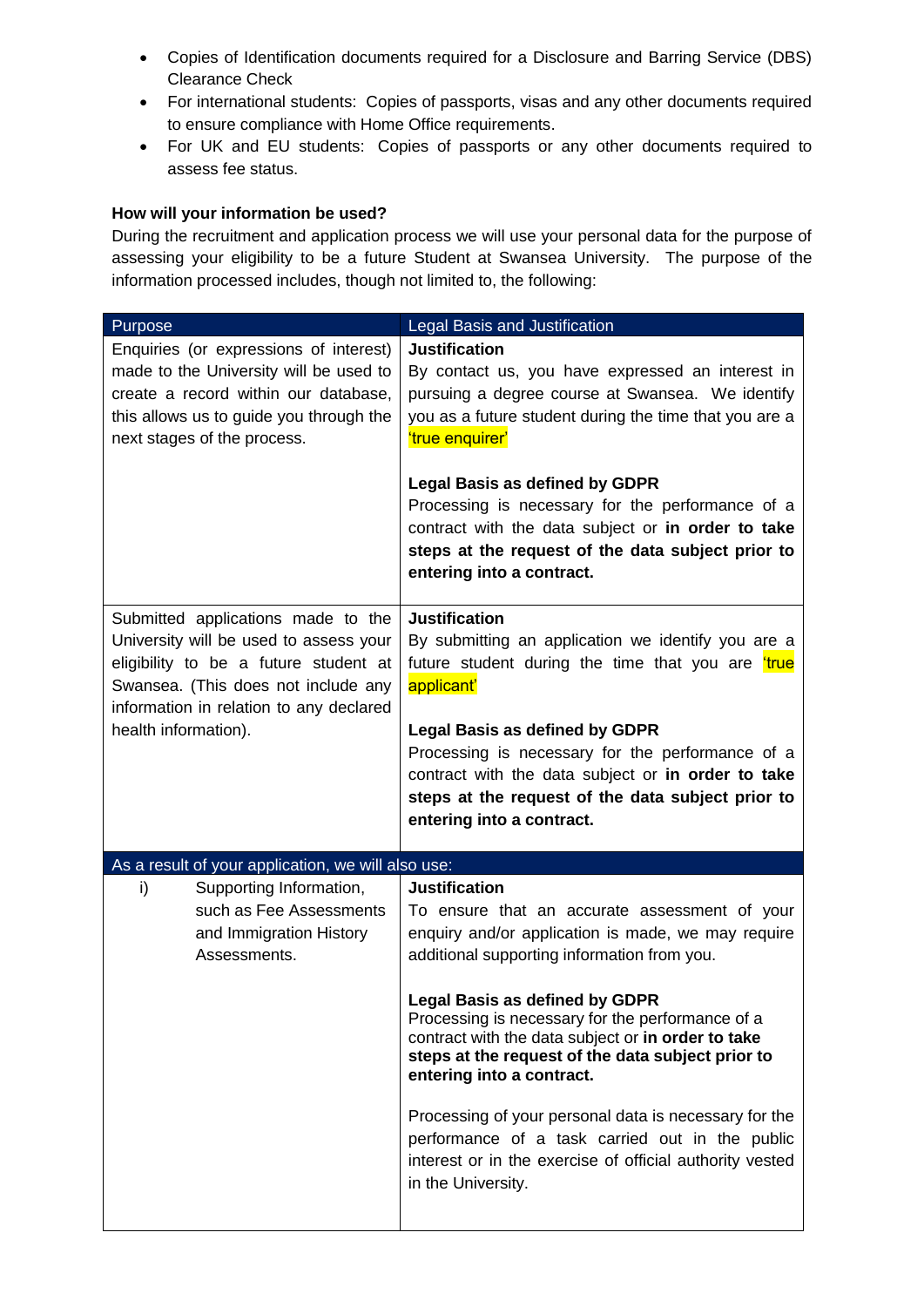| ii)<br>Questionnaires<br>will<br>be<br>necessary for Professional<br>Health related courses. | <b>Justification</b><br>Our professional programmes require, by law, that all<br>students are fit to practice within their chosen career,<br>therefore, police and health checks are a course<br>requirement.                                             |
|----------------------------------------------------------------------------------------------|-----------------------------------------------------------------------------------------------------------------------------------------------------------------------------------------------------------------------------------------------------------|
|                                                                                              | <b>HEALTH CHECKS</b><br>Legal Basis as defined by GDPR to process<br>special categories of data.<br>The data subject has given explicit consent to the<br>processing.                                                                                     |
|                                                                                              | <b>Legal Basis as defined by GDPR</b><br>Processing is necessary for the performance of a<br>contract with the data subject or in order to take<br>steps at the request of the data subject prior to<br>entering into a contract.                         |
|                                                                                              | <b>POLICE CHECKS</b><br><b>Legal Basis as defined by GDPR</b><br>Processing is necessary for the performance of a<br>contract with the data subject or in order to take<br>steps at the request of the data subject prior to<br>entering into a contract. |
|                                                                                              | Processing is necessary for the performance of a<br>task carried out in the public interest or in the<br>exercise of official authority vested in the controller.                                                                                         |
|                                                                                              | Additional lawful bases within the Data Protection Bill<br>for processing special category data:                                                                                                                                                          |
|                                                                                              | Schedule 1 Part 2 Paragraph 8 - preventing<br>or detecting unlawful acts                                                                                                                                                                                  |
|                                                                                              | Schedule 1 Part 2 Paragraph 9 - Protecting<br>the public against dishonesty                                                                                                                                                                               |
|                                                                                              | Schedule<br>Paragraph<br>1 Part 1<br>Employment, social security and<br>social<br>protection                                                                                                                                                              |
| <b>Complaints and Appeals</b>                                                                | <b>Justification</b><br>To ensure consistency and fairness during the<br>recruitment and admissions process, we have a<br>complaints and appeals procedure, where additional<br>information may be requested.                                             |
|                                                                                              | <b>Legal Basis as defined by GDPR</b><br>Processing is necessary for the performance of a<br>task carried out in the public interest or in the<br>exercise of official authority vested in the controller.                                                |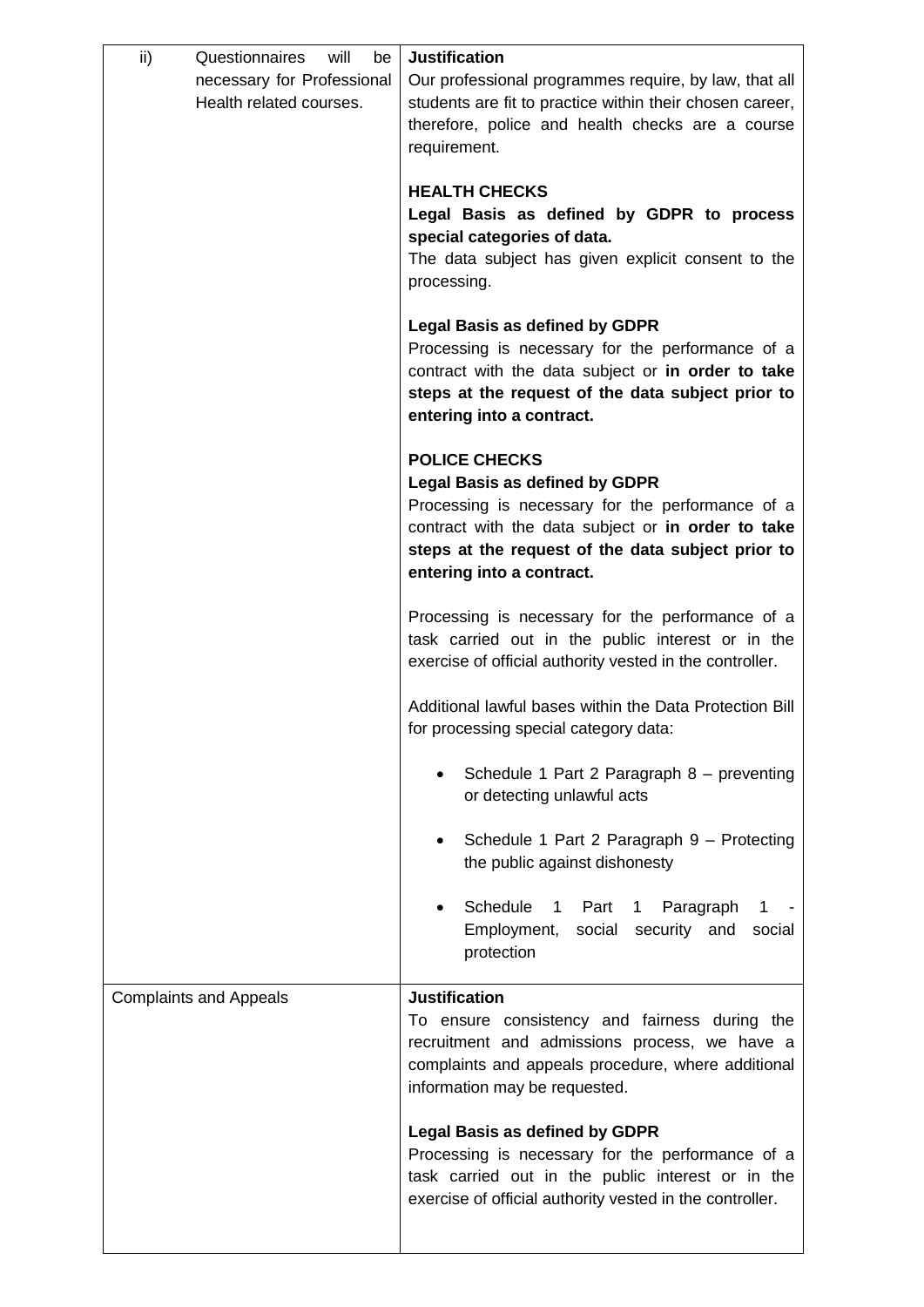| relating to Immigration<br>Information<br><b>Matters</b>                                                                                                                                                                                                     | <b>Justification</b><br>All students who require a visa to enter the UK, by<br>law, are required to submit additional information.<br><b>Legal Basis as defined by GDPR</b>                                                                                                                |
|--------------------------------------------------------------------------------------------------------------------------------------------------------------------------------------------------------------------------------------------------------------|--------------------------------------------------------------------------------------------------------------------------------------------------------------------------------------------------------------------------------------------------------------------------------------------|
|                                                                                                                                                                                                                                                              | Processing is necessary for compliance with a legal<br>obligation to which the controller is subject.                                                                                                                                                                                      |
|                                                                                                                                                                                                                                                              | Processing of your personal data is necessary for the<br>performance of a task carried out in the public<br>interest or in the exercise of official authority vested<br>in the University.                                                                                                 |
| <b>Communicating with you:</b>                                                                                                                                                                                                                               | <b>Justification</b>                                                                                                                                                                                                                                                                       |
| Depending on the information that you<br>have given during the recruitment &<br>admissions process, communications                                                                                                                                           | For necessary communications in relation to your<br>future study:                                                                                                                                                                                                                          |
| may be sent by post, telephone (and                                                                                                                                                                                                                          | <b>Legal Basis as defined by GDPR</b>                                                                                                                                                                                                                                                      |
| mobile)<br>or<br>electronic<br>means,<br>principally by email.                                                                                                                                                                                               | Processing is necessary for the performance of a<br>contract with the data subject or in order to take<br>steps at the request of the data subject prior to                                                                                                                                |
| Should you receive any unwanted                                                                                                                                                                                                                              | entering into a contract.                                                                                                                                                                                                                                                                  |
| will<br>messages, you<br>be<br>able<br>to                                                                                                                                                                                                                    |                                                                                                                                                                                                                                                                                            |
| unsubscribe at any point from any of                                                                                                                                                                                                                         |                                                                                                                                                                                                                                                                                            |
| our emails.<br>We may also utilise the business                                                                                                                                                                                                              | When sending you supporting information that will<br>guide you through the process:                                                                                                                                                                                                        |
| functionality of<br>social<br>media<br>to<br>communicate relevant information that<br>will guide you through the process.<br>Please note: users of social media<br>platforms should be able to amend<br>preferences within the settings of each<br>platform. | <b>Legal Basis as defined by GDPR</b><br>Processing is necessary for the purposes<br>ot<br>Legitimate Interests pursued by the controller or by a<br>third party expect where such interests are<br>overridden by the interests or fundamental rights and<br>freedoms of the data subject. |
| You can also get in touch directly<br>should you wish to update your<br>preferences.                                                                                                                                                                         | Our specific legitimate interests are:<br>The University is able to offer students a wide variety<br>of services beyond the scope of its primary aim of<br>providing education. It is important we are able to                                                                             |
|                                                                                                                                                                                                                                                              | offer these services to improve the student<br>experience.                                                                                                                                                                                                                                 |
|                                                                                                                                                                                                                                                              | Assisting students as much as possible in the<br>application process also ensures they complete their<br>application and decide to study with us.                                                                                                                                          |
| Additional events that we offer, such                                                                                                                                                                                                                        | <b>Justification</b>                                                                                                                                                                                                                                                                       |
| as the Meet and Greet Service,<br>Student/Teacher Conferences etc.                                                                                                                                                                                           | All additional services offered by us will have a sign-<br>up method where consent will be required.                                                                                                                                                                                       |
|                                                                                                                                                                                                                                                              | <b>Legal Basis as defined by GDPR</b><br>The Data Subject has given consent to the<br>processing.                                                                                                                                                                                          |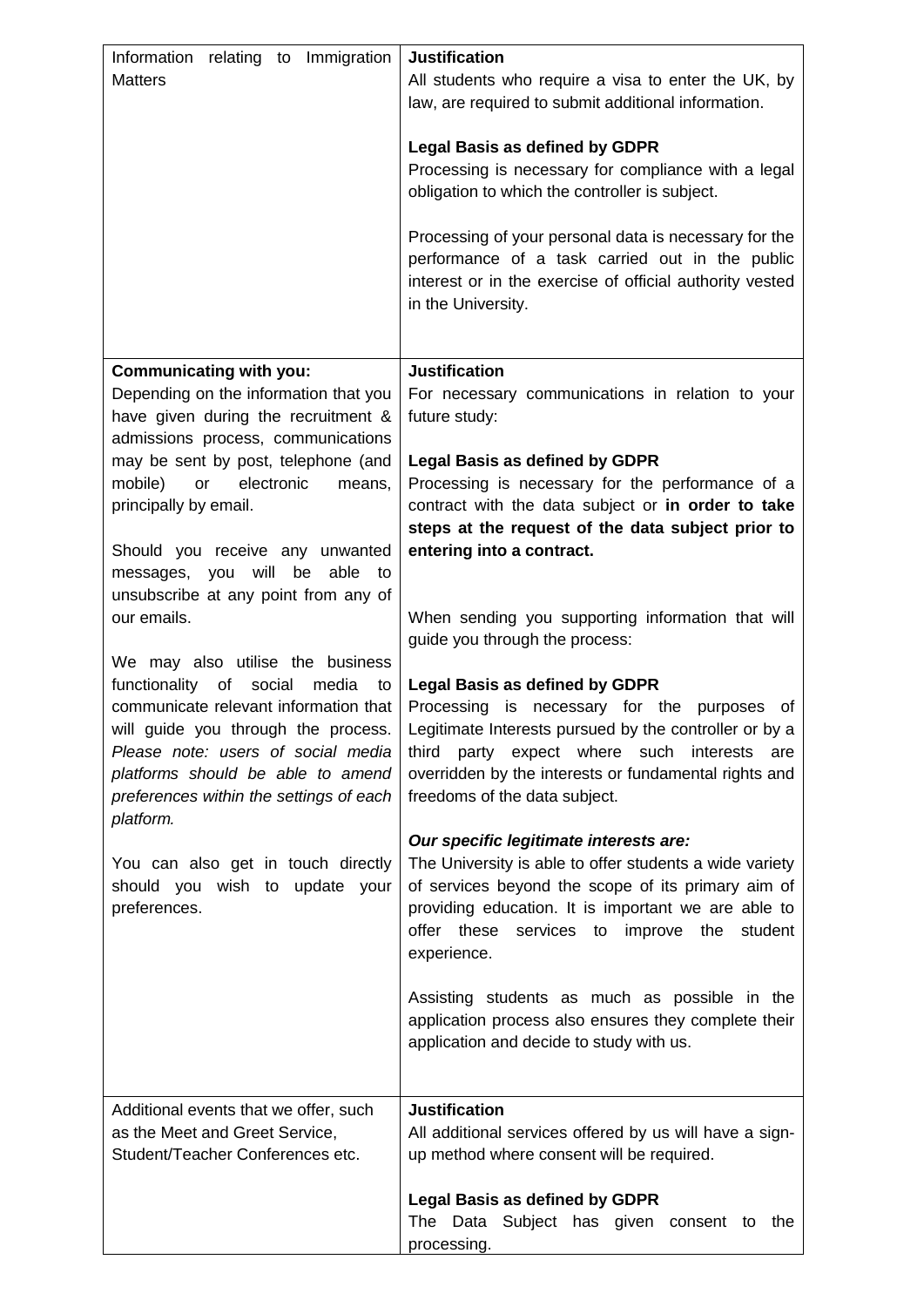| Sponsorships & Scholarships      | <b>Justification</b><br>There are a number of different sponsorships &<br>scholarships available during the process.                                                                                                                                                                                  |
|----------------------------------|-------------------------------------------------------------------------------------------------------------------------------------------------------------------------------------------------------------------------------------------------------------------------------------------------------|
|                                  | Depending on the type of scholarship you are<br>receiving the legal basis is different.                                                                                                                                                                                                               |
|                                  | For example:<br>If you have applied for the scholarship<br><b>Legal Basis as defined by GDPR</b><br>The Data Subject has given consent to<br>the<br>processing.                                                                                                                                       |
|                                  | If the scholarship has been provided to you<br>automatically because you meet a certain list of<br>criteria (such as grades) then the legal basis is<br>'Contractual necessity'.                                                                                                                      |
|                                  | <b>Legal Basis as defined by GDPR</b><br>Processing is necessary for the performance of a<br>contract with the data subject or in order to take<br>steps at the request of the data subject prior to<br>entering into a contract.                                                                     |
| Analysis and Profiling           | <b>Justification</b><br>It is important for us to be able to use data for market<br>research purposes to inform our future marketing<br>activity and maintain market competitiveness. This is<br>usually anonymised data to identify/analyse trends<br>etc., however, personal data may be used also. |
|                                  | <b>Legal Basis as defined by GDPR</b><br>Processing is necessary for the purposes of<br>Legitimate Interests pursued by the controller or by a<br>third party expect where such interests<br>are<br>overridden by the interests or fundamental rights and<br>freedoms of the data subject.            |
|                                  | Our specific legitimate interests are:<br>It is important for the University to use data for<br>market research purposes to inform its future<br>activity<br>and<br>maintain<br>market<br>marketing<br>competitiveness.                                                                               |
| Covid-19 Test, Trace and Protect | <b>Justification</b>                                                                                                                                                                                                                                                                                  |
|                                  | Ensuring the safety and security of the University, its<br>people and facilities. We may share contact<br>information with Public Health Wales, if required to<br>do so for COVID test, trace and protect reasons.                                                                                    |
|                                  | <b>Legal Basis as defined by GDPR</b>                                                                                                                                                                                                                                                                 |
|                                  | Processing is necessary where there is a legal or                                                                                                                                                                                                                                                     |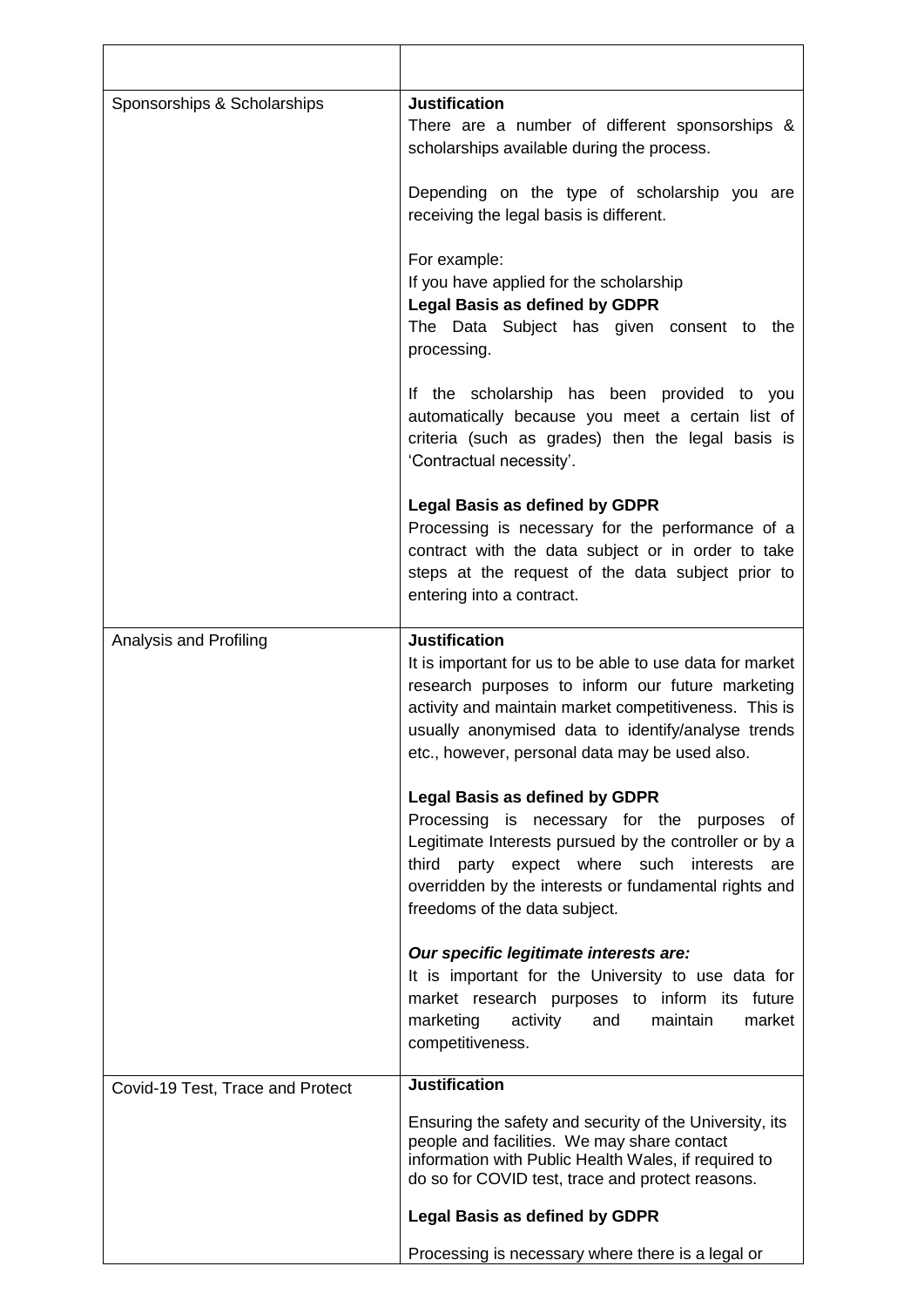|  | statutory requirement or whether the processing is<br>necessary in the public interest. |
|--|-----------------------------------------------------------------------------------------|
|--|-----------------------------------------------------------------------------------------|

The legal basis as defined by the GDPR that we rely upon is to fulfil a future contract while you are identified as a 'true enquirer' and/or 'true applicant'

Definitions:-

| 'True Enquirer'  | an applicant is only a <i>true</i> enguirer' during the year that they have<br>enquired, if they have not submitted an application by the end of enrolment<br>period of that specific academic year, they are no longer a 'true enquirer'<br>and will be invited to opt in to receive further communications. i.e. if an<br>applicant has made an enquiry for the academic year 18/19, if they have<br>not submitted an application by 15 October 2018, an invitation to opt in will<br>be sent. If they decide not to opt in, their record will be amended to 'do not<br>contact'. However, the personal data will still be stored in the CRM until<br>the end of the retention period or instructed to remove. |
|------------------|------------------------------------------------------------------------------------------------------------------------------------------------------------------------------------------------------------------------------------------------------------------------------------------------------------------------------------------------------------------------------------------------------------------------------------------------------------------------------------------------------------------------------------------------------------------------------------------------------------------------------------------------------------------------------------------------------------------|
| 'True Applicant' | an applicant is only a <i>true applicant'</i> during the year that they have<br>applied, if they have not enrolled by the end of the enrolment period of that<br>specific academic year, they are no longer a 'true applicant' and will be<br>invited to opt in to receive further communications. i.e. if an applicant has<br>made an application for the academic year 18/19, if they have not<br>submitted an application by 15 October 2018, an invitation to opt in will be<br>sent. If they decide not to opt in, their record will be amended to 'do not<br>contact'. However, the personal data will still be stored in the CRM until<br>the end of the retention period or instructed to remove.        |

# **What information do we receive from third parties?**

As part of your application as a future student of Swansea University, we may receive your application or other information about your application from external sources. Sources include, though not limited to, the following:

| Data we may receive               | Source                                                       |
|-----------------------------------|--------------------------------------------------------------|
| Application data, which includes  | UCAS, Research Scholarship Projects such as M2A, KESS        |
| contact details and attainment,   | II and the UK Research Councils, The College, Erasmus,       |
| work experience, previous         | CAB, Kaplan and/or other Higher Education Institutions, if   |
| institution, contextual data and  | for example, your programme of study involves spending a     |
| disability information            | period of time at an institution outside Swansea University. |
| References                        | Your chosen referee.                                         |
| Your immigration status and       | Home Office (UKVI), Foreign and Commonwealth Office.         |
| history                           |                                                              |
| Transcripts (details of           | Awarding bodies, HEDD, another institution and/or            |
| programmes undertaken or          | secondary schools.                                           |
| being undertaken at another       |                                                              |
| institution, and your attainment) |                                                              |
| Clearance confirmation            | DBS, Police Checks, ATAS, NHS                                |
| Eligibility for The College or    | The College, Swansea University is a joint-venture between   |
| Swansea University                | Swansea University and Navitas, delivering pathway           |
|                                   | courses. The College, Swansea University is the successor    |
|                                   | to the embedded college of Swansea University, which was     |
|                                   | known as International College Wales Swansea (ICWS).         |
|                                   | If a student does not meet The College's entrance            |
|                                   | requirements for particular courses, then they may be        |
|                                   | eligible for study at Swansea University instead. The        |
|                                   | application is therefore shared from The College to          |
|                                   | Swansea University for processing.                           |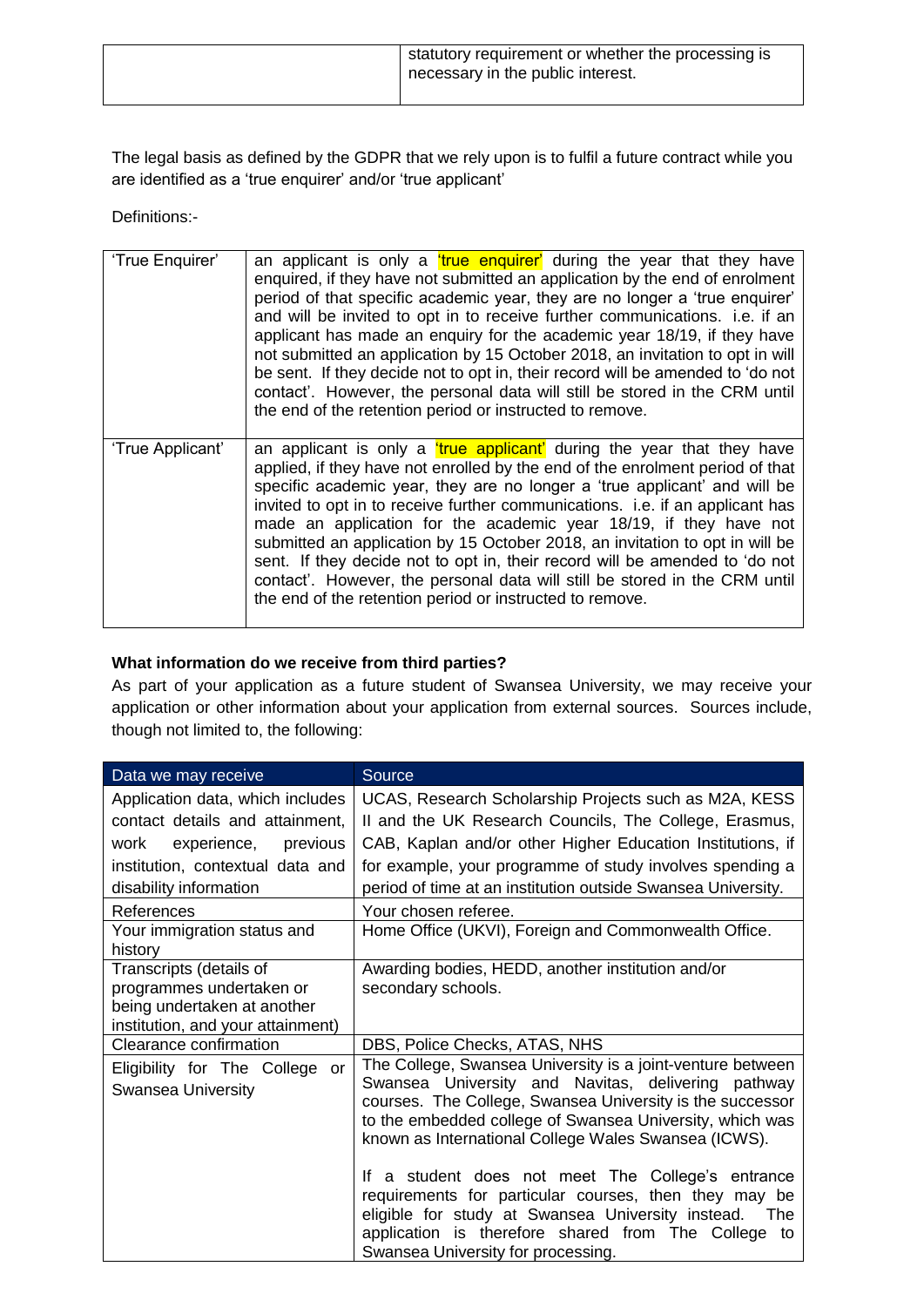### **Who receives your information?**

Unless required by law, your data will not be shared with any organisations outside the University. However, where necessary, personal information will be shared in order to support and provide a service of the recruitment and admissions process.

This section outlines the major organisations and the most common circumstances in which we disclose information about students. Where this involves international transfer, information will only be transferred if it meets the conditions set down under Data Protection legislation and the General Data Protection Regulation (GDPR) legislation. Sources include, though are not limited to, the following:

| Data we may share                                                                                                                                                    | <b>Recipients</b>                                                                                                                                                                                                                                                                                                                                                                                                                                                                                                                                           |
|----------------------------------------------------------------------------------------------------------------------------------------------------------------------|-------------------------------------------------------------------------------------------------------------------------------------------------------------------------------------------------------------------------------------------------------------------------------------------------------------------------------------------------------------------------------------------------------------------------------------------------------------------------------------------------------------------------------------------------------------|
| Enquiries (or expressions<br>οf                                                                                                                                      | We may share your enquiry internally to the University college                                                                                                                                                                                                                                                                                                                                                                                                                                                                                              |
| data)                                                                                                                                                                | so that they can respond to your enquiry.                                                                                                                                                                                                                                                                                                                                                                                                                                                                                                                   |
| Application data, which includes<br>contact details and attainment,<br>experience,<br>previous<br>work<br>institution, contextual data and<br>disability information | We may share your application internally to the University<br>colleges so that they can assess your eligibility as a future<br>Swansea student.                                                                                                                                                                                                                                                                                                                                                                                                             |
| Information<br>relating<br>to<br>Immigration<br>Matters<br>(where<br>required)                                                                                       | The University is licensed to sponsor migrant students under<br>Tier 4 of the points-based system. The University will provide<br>data to the Home Office to obtain a Confirmation of<br>Acceptance for Study (CAS) number. A CAS number enables<br>students to apply for a Tier 4 Student Visa. The University will<br>also provide data about students on a Tier 4 Student Visa, to<br>the Home Office and its departments, in order to fulfil its<br>duties under its licence.                                                                           |
| Eligibility for The College<br>or<br>Swansea University                                                                                                              | The College, Swansea University is a joint-venture between<br>University<br>and<br>Navitas,<br>Swansea<br>delivering<br>pathway<br>courses. The College, Swansea University is the successor<br>to the embedded college of Swansea University, which was<br>known as International College Wales Swansea (ICWS).<br>If a student does not meet Swansea University's entrance<br>requirements for particular courses, then they may be eligible<br>for study at The College instead. The application is therefore<br>shared with The College for processing. |
| data<br>such<br>Application<br>as<br>qualifications, where relevant.                                                                                                 | UK's National Recognition Information Centre (UK NARIC)<br>advises organisations like ourselves on comparisons of<br>international qualifications against UK qualification framework<br>They do this by assessing the qualification through<br>levels.<br>their online portal.                                                                                                                                                                                                                                                                              |
| Application<br>data<br>such<br>as<br>updates<br>on the<br>processing<br>activity                                                                                     | To sponsors and parents where consent has been provided.                                                                                                                                                                                                                                                                                                                                                                                                                                                                                                    |
| Application data                                                                                                                                                     | Other Higher Education Institutions, if for example, your<br>programme of study involves spending a period of time at an<br>institution outside Swansea University.                                                                                                                                                                                                                                                                                                                                                                                         |
| <b>Personal Details</b>                                                                                                                                              | We will share your information with NHS Wales Test, Trace and<br>Protect Service to support the contact tracing process when<br>required.                                                                                                                                                                                                                                                                                                                                                                                                                   |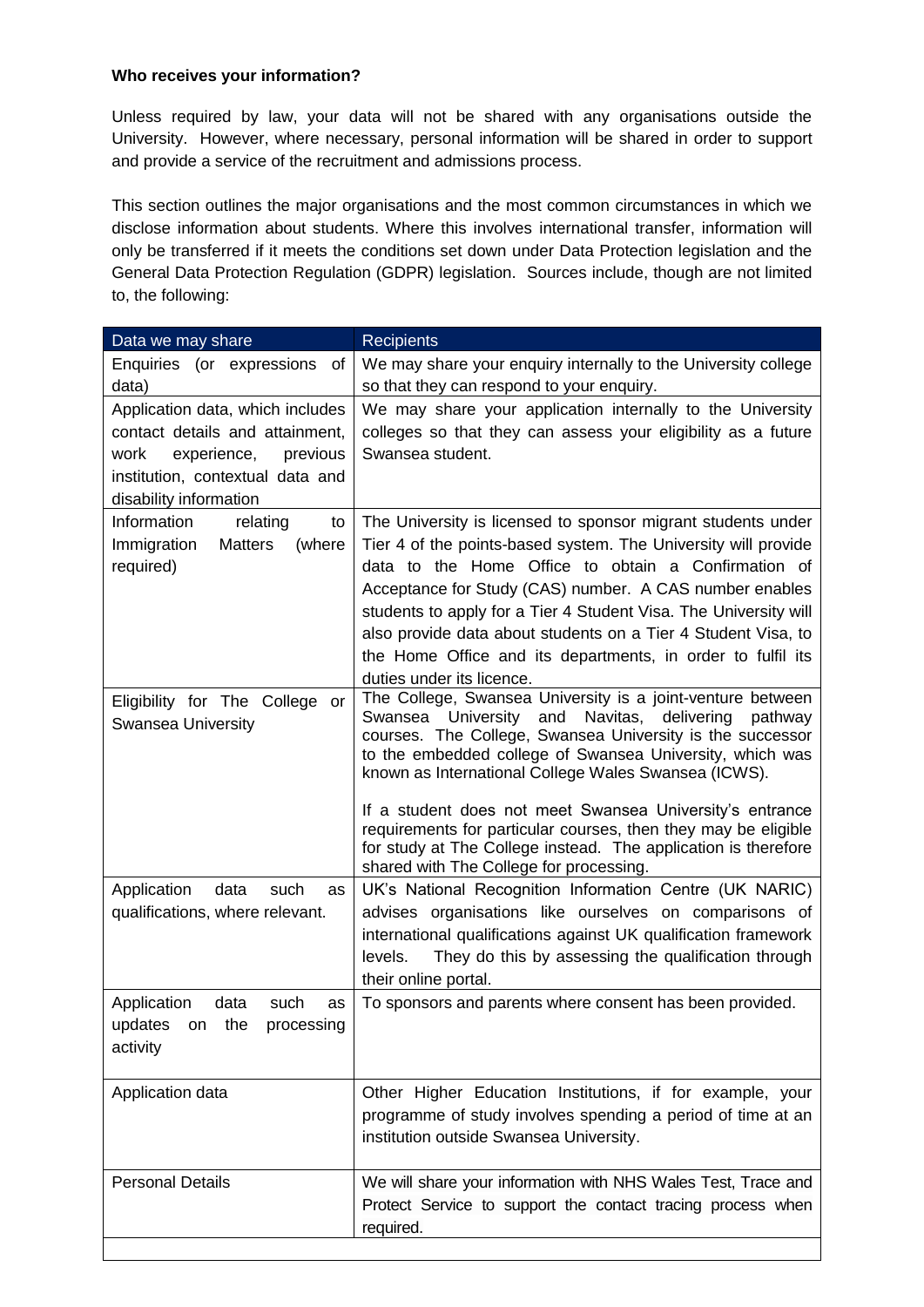Any other disclosures that the University makes will be in accordance with Data Protection Legislation and GDPR, and your interests will be considered.

### **International Transfer of Your Information**

We do not normally transfer any of your personal data outside the EU. Any transfers that do occur will be done in line with the GDPR.

#### **How long will your information be held?**

We will retain your personal information in line with our Retention Schedule. Click **[here](https://www.swansea.ac.uk/media/Retention-Schedeule-.pdf)** for more details.

#### **Security of your information**

Data Protection legislation requires us to keep your information secure. This means that your confidentiality will be respected, and all appropriate measures will be taken to prevent unauthorised access and disclosure. Only members of staff who need access to relevant parts or all of your information will be authorised to do so. Information about you in electronic form will be subject to password and other security restrictions, while paper files will be stored in secure areas with controlled access.

Some processing may be undertaken on the University's behalf by an organisation contracted for that purpose. Organisations processing personal data on the University's behalf will be bound by a contractual obligation to process personal data in accordance with Data Protection legislation.

#### **What are your rights?**

You have a right to access your personal information, to object to the processing of your personal information, to rectify, to erase, to restrict and to port your personal information. If you have provided consent to the Swansea University to process any of your data then you also have a right to withdraw that consent. Please visit the University **[Data Protection webpages](https://www.swansea.ac.uk/about-us/compliance/data-protection/)** for further information in relation to your rights.

Any requests or objections should be made in writing to the University Data Protection Officer:-

Mrs Bev Buckley University Compliance Officer (FOI/DP) Vice-Chancellor's Office Swansea University Singleton Park Swansea SA2 8PP Email: [dataprotection@swansea.ac.uk](mailto:dataprotection@swansea.ac.uk) 

#### **Updating your preferences**

You will be able to update your preferences at any time on-line using the email address that you have used during the process of recruitment and admissions. The preferences form can be found **[here](http://r1.surveysandforms.com/201slh80-59345i7a)**.

### **Consequences of not providing the data when based on statutory or contractual requirement**

The University will unfortunately not be able to process your application if you refuse to provide the necessary information when based on contract or statutory requirement.